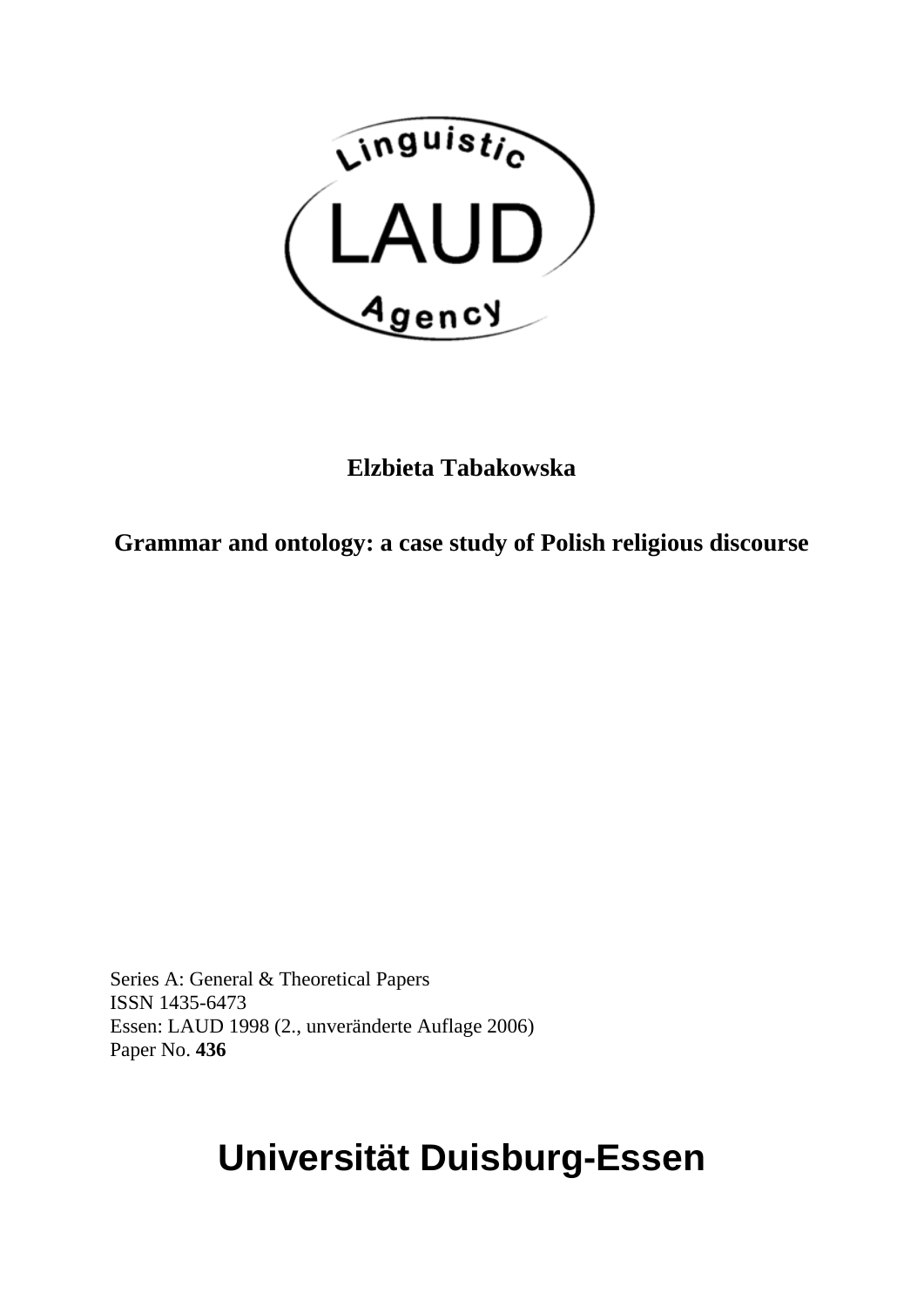## **Elzbieta Tabakowska**

Jagiellonian University of Kraków (Poland)

**Grammar and ontology: a case study of Polish religious discourse** 

Copyright by the author Reproduced by LAUD 1998 (2., unveränderte Auflage 2006) Linguistic Agency Series A University of Duisburg-Essen General and Theoretical FB Geisteswissenschaften Paper No. 436 Universitätsstr. 12

D- 45117 Essen

Order LAUD-papers online: http://www.linse.uni-due.de/linse/laud/index.html Or contact: [laud@uni-due.de](mailto:laud@uni-due.de)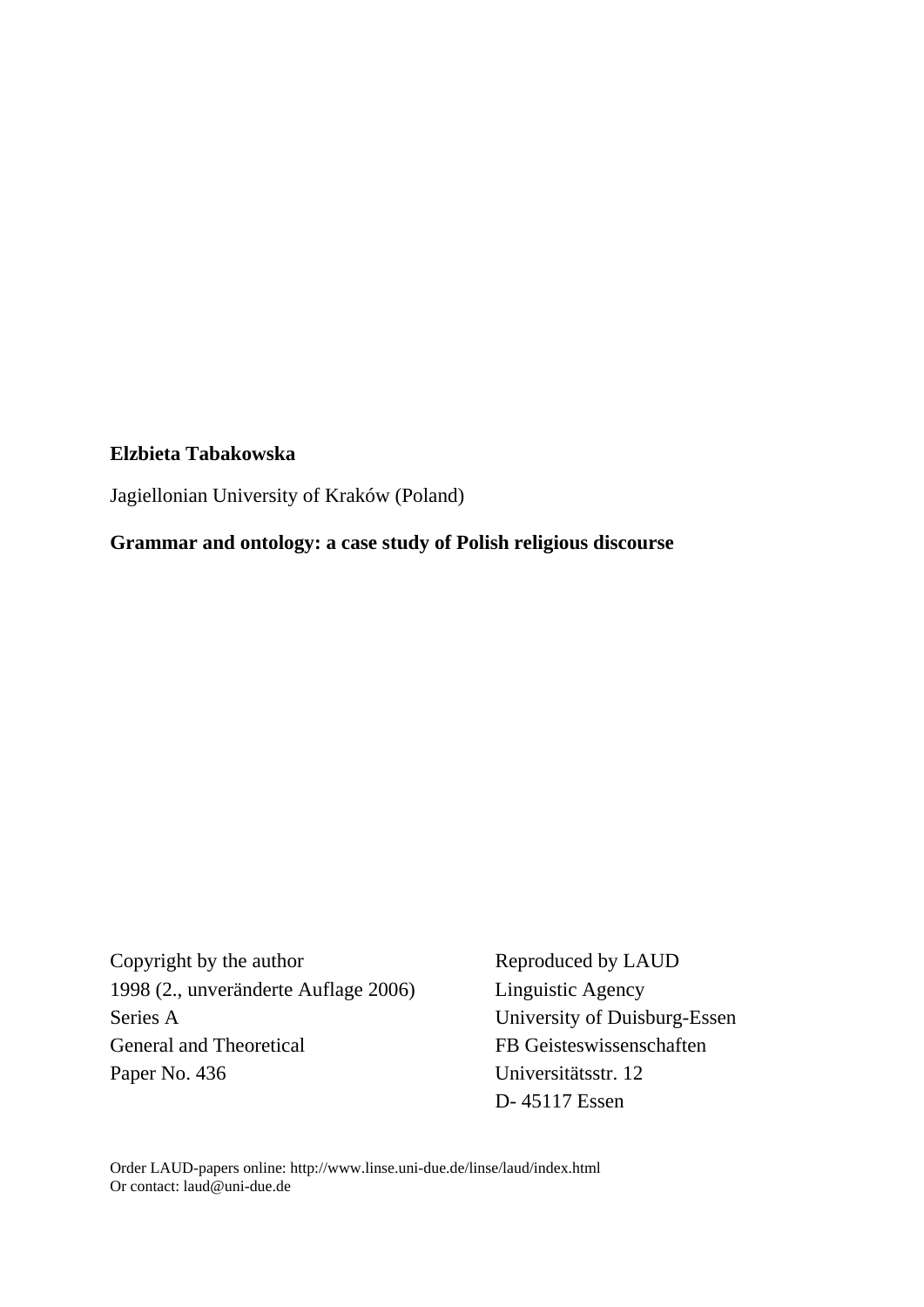$\overline{a}$ 

## **Grammar and ontology: a case study of Polish religious discourse**

**[1](#page-2-0). Introduction**. Some recent publications and scholarly discussions<sup>1</sup>, notably those presented within the framework of Cognitive Linguistics, tend to claim that the language of religion is largely - or in more extreme opinions, entirely - metaphorical. The rationale underlying such claims is that metaphorical extensions provide the only means that enable language users to talk about things that transcend the limits of human experience. In opposition to those claims, it is the purpose of this paper to show that religious discourse (at least in those aspects that become the subject of the analysis pesented below) employs specific, basically non-meaphorical, lexical and grammatical devices. Like metaphors, lexemes and structures "reserved" for this particular type of discourse are used to talk about things and relations that extend the limits of human understanding.

On the other hand, since religious ontologies seem to be "the most <culturally constructed> of all domains of knowledge" (Boyer 1996:204), discussions of the language of religion often rely - implicitly or explicitly - on the assumptions underlying what is known as Whorfian hypothesis<sup>[2](#page-2-1)</sup>. As is well known, the hypothesis, as originally developed by Whorf, has been over the last half century significantly affected by numerous interpretations and misinterpretations, resulting chiefly from the lack of adequate differentiation between the two basic ideas that jointly constitute Whorf's proposal: linguistic r e l a t i v i t y on the one hand, and linguistic d e t e r m i n i s m on the other (cf. Bytniewski 1991). In its basic form, the theory of linguistic relativity, which states that different languages employ different means to express perceptual and conceptual relations, and that those differences reflect cultural distinctions, underlies much of contemporary thought about language and cognition. What seems more difficult to maintain in the changed intellectual context, is the principle of linguistic determinism, whereby language is believed to determine thought. In the much quoted key paragraph, Whorf claims that "users of markedly different grammars are pointed by their grammars toward different types of observations and different evaluations of externally similar acts of observation, and hence are not equivalent as observers, but must arrive at somewhat different views of

<span id="page-2-0"></span><sup>1</sup> Cf. e.g. papers and materials from 25-th LAUD Symposium on "Metaphor and Religion" held on April 1 -4 , 1997 in Nettetal, Germany.

<span id="page-2-1"></span><sup>2</sup> Boyer, however, focuses on pre-cultural and intuitive aspects of the formation of religious concepts.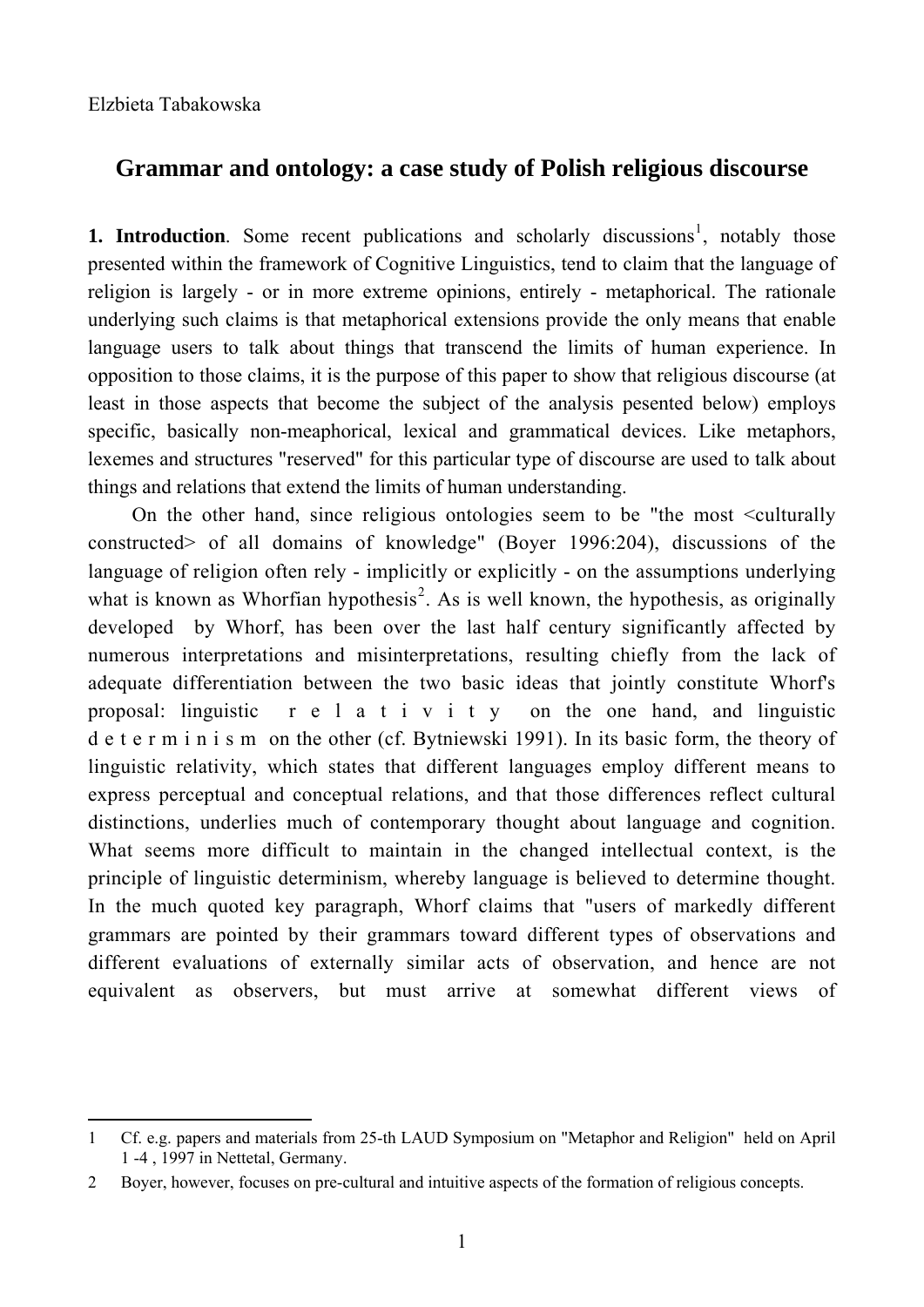the world" (Whorf 1956: 221). Especially with reference to religious ontologies, such a claim, which in its radicalism implies that (all) conceptual structures are directly determined by (sensuous) perception, is clearly untenable. What I wish to claim instead is a somewhat "weaker" version of the hypothesis: that conceptualization "can be informed (...) by structures available in the lexicon and grammar of the language" (Boyer 1996: 205). In other words, although the language that we use does not exactly force us to accept a particular outlook, "through a linguistic usage which is regular and unreflective" "we snare ourselves into an outlook" (O'Halloran 1997: 174). Indeed, it is claimed by a recent critic that this is precisely the right interpetation of Whorf's writings (cf. O'Halloran 1997).

In particular, in the remainder of this paper I would like to claim that the language, whose knowledge, on the level of systematic relations, is largely "subliminal" - is responsible for the construction and entrenchement of of religious concepts.

**2. Subject matter**. When asked to give features most obviously characteristic of Polish catholicism, one of Poland's greatest contemporary writers and thinkers, Czesław Miłosz, said: "Confession and the cult of Mary, Mother of God" (Miłosz 1995:94; translation - E.T.). The following discussion focuses on the second of those features, which the catholic Church in Poland shares with other catholic Churches in Europe but which is almost entirely absent from the Protestant Church. "The cult of the Virgin Mary finds no place in the Bible. It first appears with the doctrine of *Theotokos* or <God-bearer> in the Council of Ephesus" (Davies 1997: 301). It is best expressed by the Latin term *hyperdulia*, standing for the proper veneration of Virgin Mary - the most holy of all mortals. It is something more (lit. "above") than *dulia*, or veneration given to saints and angels. Therefore, the cult of Virgin Mary, while significantly different from the veneration of God (*latria*), goes, none the less, beyond and above the veneration given to the Saints in Heaven (cf. Kaczmarek 1996: 33).

Theological exegesis (or "expert knowledge") contrasts with the folk model. The particular Polish brand of *hyperdulia* involves the image of a Polish devout as *unus defensor Mariae* - "the only defendant of Mary". Moreover, in opposition to the idea of transcendence, the folk image of Virgin Mary (as that of the Lord) requires that there is a human-like ear for Her to listen to our prayers and a human-like mouth to speak to Her Divine Son, to Whom those prayers are to be transmitted. It requires the human-like figure in woman's clothing; in short, to quote Miłosz again, it reflects people's desire "not to loose the Divine accessibility" (1995:75). The image of divine womanhood and motherhood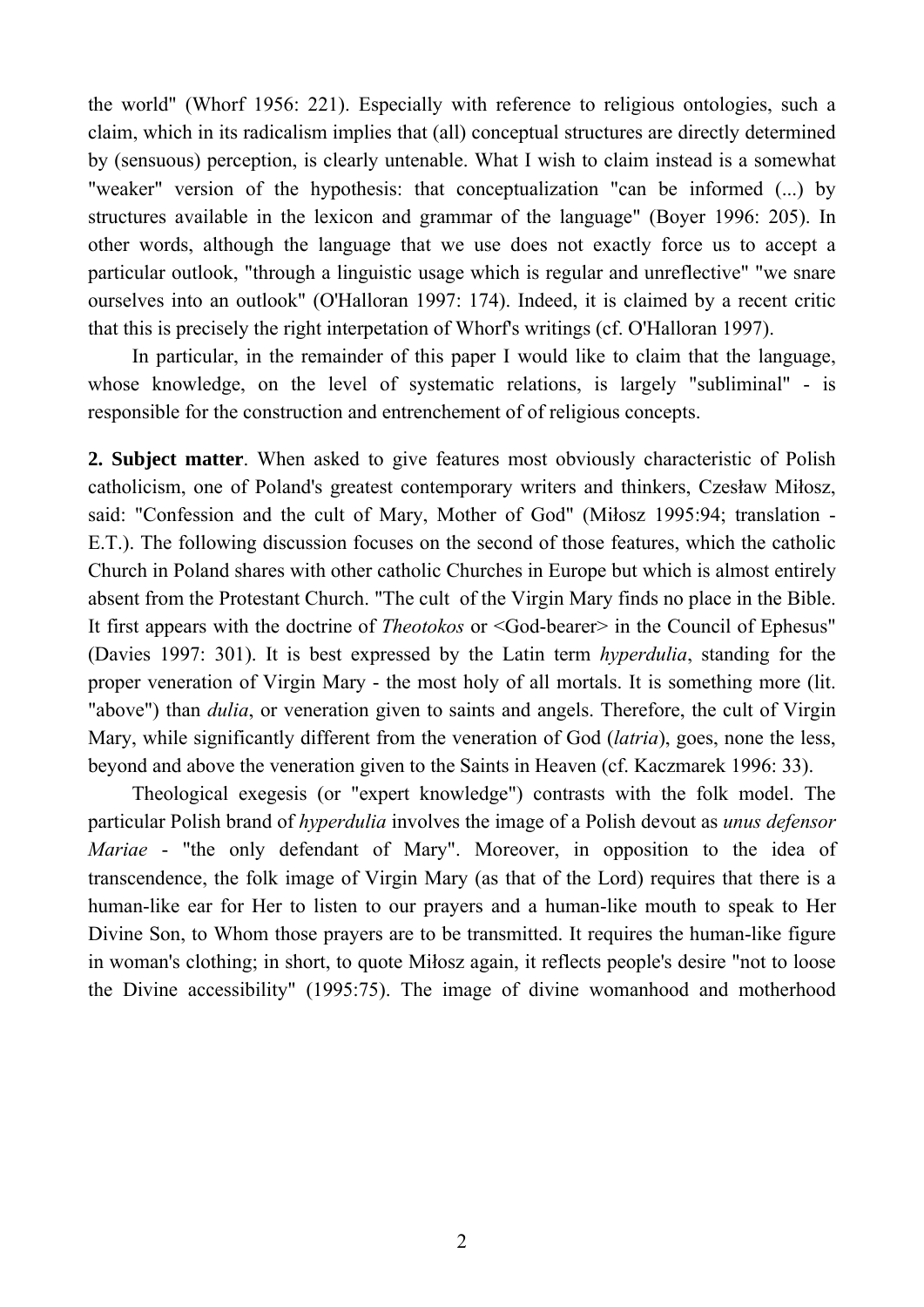evokes that of a family, also particularly prominent in the Polish catholicism, where the Trinity is often felt to be composed of the three elements building up a nuclear family: the Mother and Wife, the Husband, and the Son.

I wish to claim that it is this particular combination of the divine and the homely that uniquely defines the Polish cult of Virgin Mary. I would also like to argue that in the minds of the believers this particular religious concept arises not so much through the acquisition of the complex network of religious symbols and metaphors (mostly obscure to contemporary Poles; cf. e.g. the attributes of Virgin Mary in the *Litany of the Blessed Virgin*) and through the actual explicit teaching of the Church, as *via* the subliminal workings of the Polish language itself: the Polish grammar.

In one of the recent reviews, one of Polish priests, philosophers and writers said: "The world keeps moving on; Man keeps changing, and so does his way of looking at the reality. ...The sucess of accepting religion depends on the ability of its adaptation to the contemporary framework" (Maliński 1997; translation - E.T.). In the same issue of the daily paper in which the interview was printed, we read that "the cult of Virgin Mary is very popular in Poland: it is practised by both the old and the young, the educated and the noneducate, the suffering and the happy; members of different milieus and different subcultures<sup>"[3](#page-4-0)</sup>. In Polish folk culture, the veneration of Virgin Mary is exremely prominent: special services are held in churces throughout the month of May, the miraculous picture of the Black Madonna of Częstochowa "visits" the homes of the believers, and according to one of recent sources, in the country there are 473 sanctuaries devoted to Virgin Mary (Adamowski 1997:236).

While the conscious "adaptation" of religious teaching to the requirements of contemporary world indeed requires a changed poetics that is tailored to the needs of those "different milieus and different subcultures", it is the grammar - unchanged and common to all speakers - that in a large measure takes care of the "cultural transmission" of religious concepts. In short, it "reflects and to some extent reinforces cultural practices" (Simpson 1993, quoted after O'Halloran 1997:174). Or, to quote yet another of contemporary Whorfians, it "affirms the encultured thought" (O'Halloran 1997: 171).

An additional, classical, argument for "Whorfianism" being a constitutive principle behind the cult of Virgin Mary in Poland is the basic untranslatability of most of its constitutive lexemes and structures. Refutation of the strong version of Whorfian determinism, however, implies the ability to understand - and interpret - the untranslatable

 $\overline{a}$ 

<span id="page-4-0"></span><sup>3</sup> The daily paper *Gazeta Wyborcza*, October 24, 1997. Translation - E.T.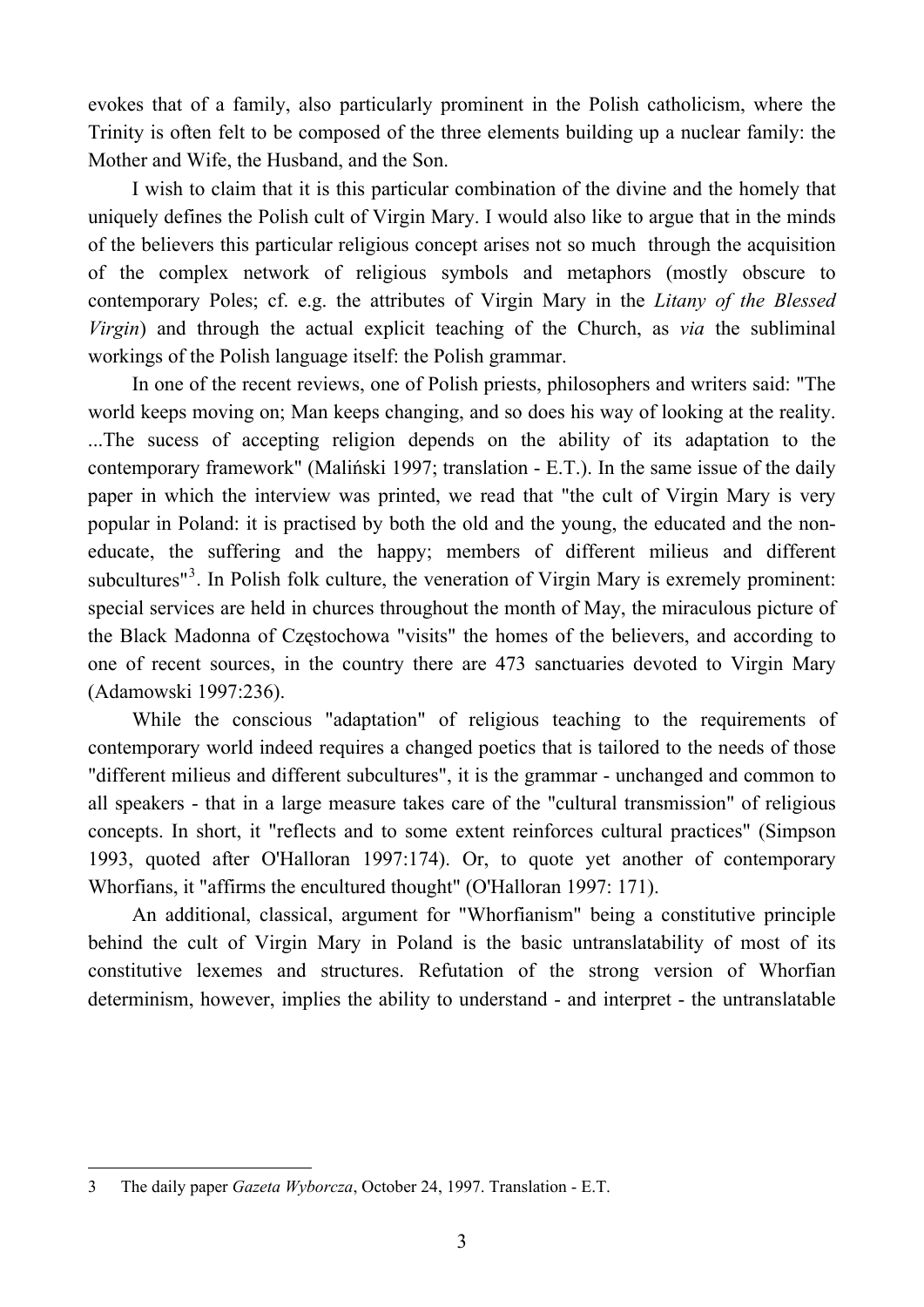in terms of another (target) language. It is with this implication in view that I wish to present the following analysis to the English-speaking reader.

**3. Analysis**. The following is a sample analysis; the corpus is not large enough to justify any generalizations based on statistics. Instead, it gives a survey of illustrative examples, taken from contemporary books of common prayer, sermons, homilies, and non-specialist texts, both written (mainly press articles of general circulation) and spoken (interjections). None the less, I hope that the data collected and presented below justify the main claims of this paper.

*3.1.Lexis*. Some lexical items can be used in contemporary Polish only in reference to Virgin Mary. The most interesting case is perhaps the proper name itself. Till fairly recently, it was spelt as it is today, i.e. *Maryja*, together with other proper and common names of analogous phonological shape, and in accordance with the pronunciation (cf. e.g. *Zofija* - "Sophie"; *bestyja* - "beast", etc.). With time the pronunciation changed, and in the 30's, after a spelling reform, a new pronunciation spelling was introduced: *Maria, Zofia, bestia*. However, Virgin Mary's name was consciously exempted from the general rule, preserving also its old, and now exceptional, pronunciation. Thus, although Polish girls could now be given the name (which until the 19th century was strictly forbidden), it was only allowed to them in its "human" version (Kucała, 1988: 140). Perhaps less consciously, or less institutionally, with reference to Virgin Mary certain lexical items are preserved which have already become obsolete in all other registers of Polish. A case in point is the verb *porodziła* ("gave birth"): the verbal prefix *po-*, although still preserved in the nominal derivative *poród*  ("birth"), has now been replaced with the perfective prefix *u-: urodziła*. Characteristically, the archaic *porodziła* appears not only in church hymns, but also in everyday spoken religious discourse.

The opposition between the superior and the homely can also be seen in the choice of epithets given to Virgin Mary (cf. Kucała 1988). Crowned as *Królowa Polski* ("Queen of Poland"), she is also, for instance, the lofty *Księżna sieradzka* ("Duchess of the district of Sieradz"). On the other hand, to the mountaineers of the Tatra, she is the familiar and "domesticated" dialectal *gaŸdzina Podhala* ("farm-mistress of the Tatra Highlands"). However, it is only when particular lexical choices combine with particular grammatical devices that Whorfian determinism becomes fully manifest.

*3.2. Morphology: derivation*. The cult of Virgin Mary finds its folk expression in the use of diminutives, which are particularly abundant in Polish. Diminutives are used mainly as instantiations of the conceptual metaphor which is aptly symbolized by the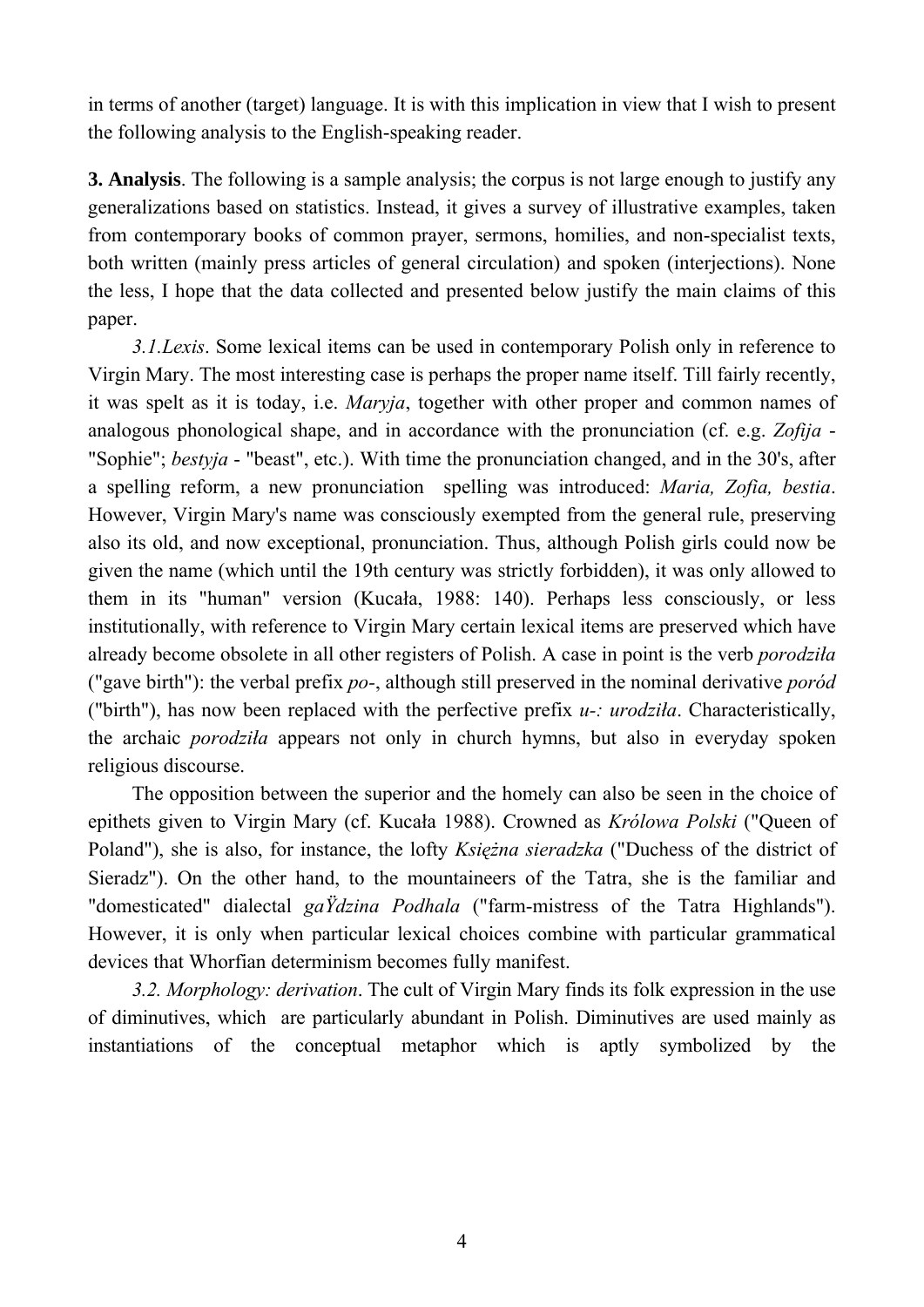common slogan SMALL IS BEAUTIFUL. The veneration of Virgin Mary focuses on Her two most important attributes: virginity and motherhood (cf. Kucała 1988: 133). Referred to in the diminutive terms of endearment, in the prayers and invocations of common believers Virgin Mary becomes *Najświętsza Panienka* ("The most Holy little Virgin") or, notably, *Mateczka* ("Little Mother"). But it is not only the idea of the beauty of the object of veneration that is expressed: by a metaphorical extension of meaning small is not only beautiful, but also homely, not dangerous, friendly and good (cf. Wierzbicka 1990). The Polish basic level noun *matka* ("mother")<sup>[4](#page-6-0)</sup> gives rise to a number of conventional diminutives, the most common of those in contemporary usage being *mateczka, mateńka,* and *matula.* They are all derived according to general rules of nominal derivation; with the last one (now dialectal) producing the "second-level" hypocoristic m*atuleńka.* A second group comprises diminutives derived from the basic nickname *mama* ("mommy"): *mamusia, mamuśka.* Interestingly, Our Lady may - and is - called *Mateczka, Mateńka* or *Matula* (mainly in Christmas carols, which preserve old dialectal forms), but never - not even in discurse addressed at children, where diminutives have the highest frequency of occurrence - *mama, mamusia*, etc. The motivation seems obvious enough: Mother of God is considered as human enough to be addressed in the familiar terms of endearment, but not homely enough to be nicknamed. By the same token, her proper name is never diminutivized, as are its human counterparts (*Marysia, Marynia, Maryś, Mania, Majka*, etc., etc.)

So far, the morphology of Polish has been shown to help create the concept of *dulia*: veneration of saints and angels. But the cult of Virgin Mary is tantamount to *hyperdulia*: the elevation of Mother of God a b o v e all saints and all angels (cf. *Lumen gentium*). It is here that the grammar of Polish manifests its concept-creating powers. Philosophers of language and theologians (beginnig with St Thomas Aquinas) have of course noticed long ago that "certaines expressions que nous avons pour les perfections crees peuvent etre utilisees dans un sens p l u s e x c e l l e n t en reference a Dieu" (Raukas 1996: 332, emphasis - E.T.) What might perhaps be more revealing at this point is to show that that "higher excellence" may also be achieved through transcending grammatical (rather than purely semantic) categories.

Since the image of Virgin Mary is built through listing her attributes, the category of adjective is an obvious choice. The concept of *hyperdulia* is created through direct translation of the Greek *hyper*: thus the Virgin is addressed to as *Panna nad pannami* ("Holy Virgin of virgins", lit. "Virgin over virgins") or *Święta nad świętymi* (lit. "Holy

 $\overline{a}$ 

<span id="page-6-0"></span><sup>4</sup> Historically, itself a diminutive of the OP *mać.*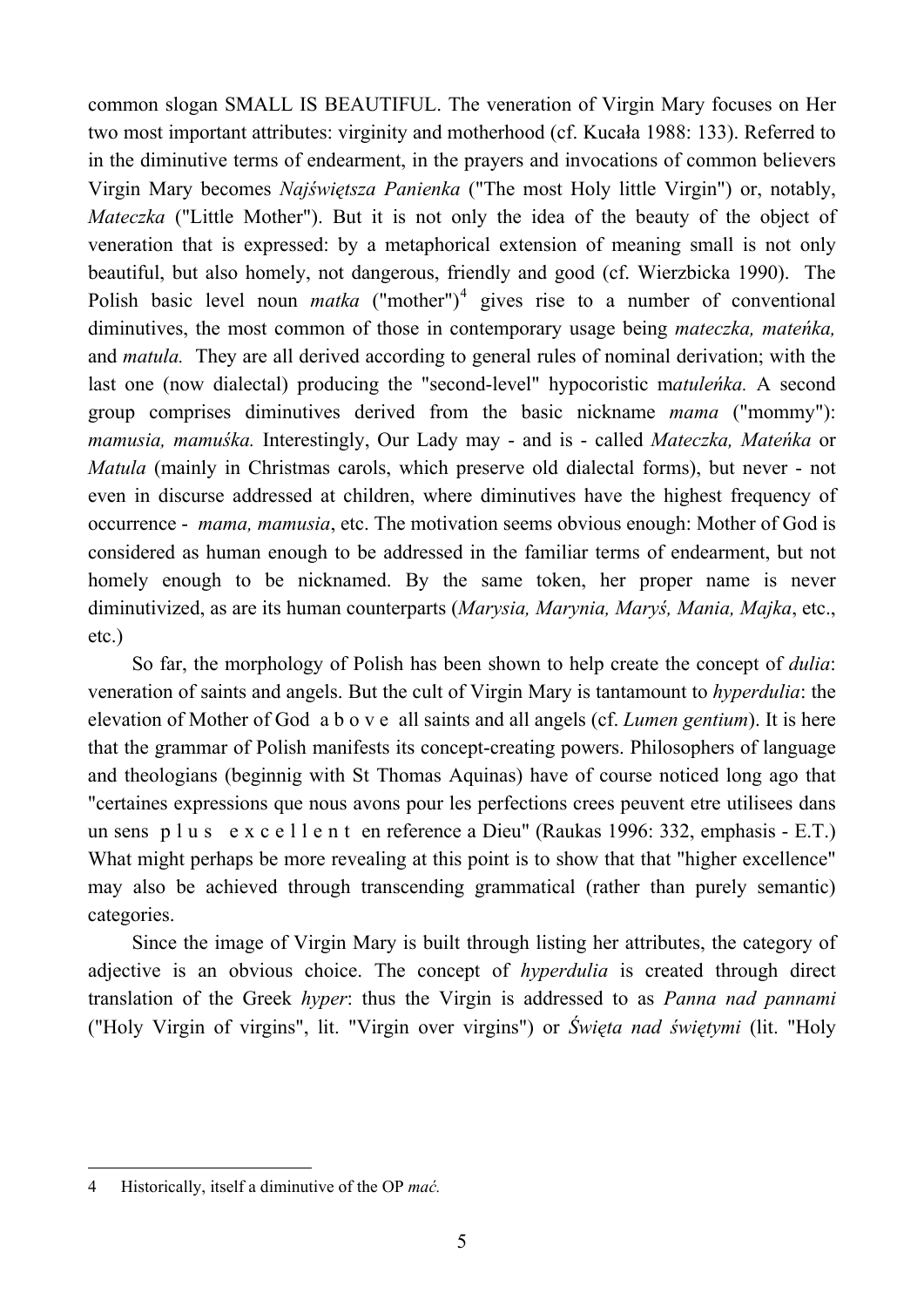over the holy"). Most interestingly, however, with reference to Virgin Mary the Polish language uses the "super-superlative" form of the adjective *święty* ("holy"), i.e. the regular superlative form preceeded by the prefix *prze-* (originally: "over"): *Prze-naj-święt-sza* (lit. "Over-most-holy"). Apart from religious discourse, the form is never used in contemporary Polish.

Two things are perhaps worth noticing in this connection. First, the adjective, which regularly collocates with *Maria Panna* as an expression of Her divine attribute: *Przenajświętsza Maria Panna* ("Over-most-holy Virgin Mary"), is also found in the interjection *Matko Przenajświętsza!* ("Mother Over-most-holy"). Otherwise, it is only used with direct or indirect reference to God, as a linguistic expression of the concept of *latria;* thus: *Przenajświętsza* (fem.) *Ofiara* ("Sacrifice"), *Krew* ("Blood"), *Męka* ("Passion"), *Miłość* ("Love"), *Łaska* ("Grace"), *Wola* ("Will"), *Przenajświętszy* (masc.) *Krzyż* ("Cross"), *Przenajświętsze* (neut.) *Serce* ("Heart"). The only other occurrences are in collocations with the Sacrament: *Przenajświętszy Sakrament* and the Trinity: *Przenajświętsza Trójca*. Second, analogous forms are still preserved with several adjectives referring to objects of latrious veneration; thus: *przenajsłodsza dobroć Boga* ("over-sweetest godness of God"), *przenajszlachtniejsze drzewo* ("over-noblest wood [of the Cross]"), or *przenajdroższa ofiara*  ("over-dearest sacrifice"). And, perhaps more significantly, on an anonymous votive card dated 1946, *Miej w opiece swoj<sup>1</sup> przenajdroższ<sup>1</sup> córkę* ("Have in Your care your overdearest daughter").

Two conclusions follow. First, the concept of hyperdulia as an element of the cult of Virgin Mary is built through transcending the grammatical category of adjective. Second, although the transcendence is not sanctioned by convention, it can be easily understood, as proved by the creative extensions. This might suggest that transcendence is possible only "against the background of ordinary, intuitive expectations" (Boyer 1996:218), thus casting doubt on the Whorfian principle of determinism. Like the English *over-*, the Polish *prze*implies going above and beyond - in this case, beyond the relativity involved in all comparisons (cf. e.g. the phrase *the noblest of all people*), or - ultimately - beyond the limits of human experience or imagination. However, not beyond the limits of human cognition. Thus the mother asking God to have her daughter in His care uses the non-conventional expression to reflect the conceptualization of God's love and care such as go beyond the ultimate love and care as exchanged by humans. Yet on the other hand, it seems that the extension is possible only in the context of the divine attributes of God or His Mother; one may then hypothesise that the exposition to the "super-superlative" does indeed condition the way in which the object of veneration is conceptualized.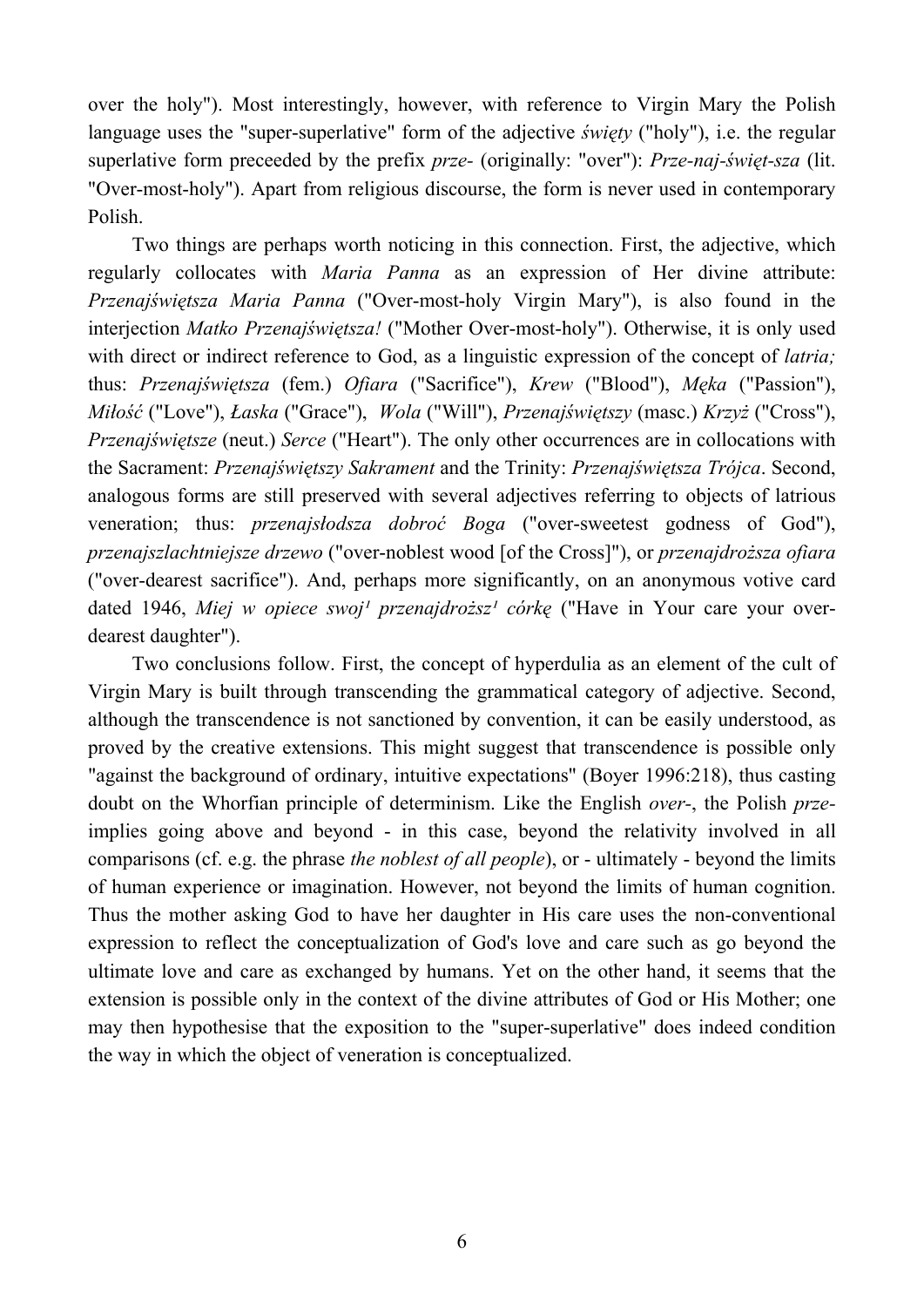*3.3.Syntax: word order and collocations*. Any comprehensive analysis of grammatical structures conventionalized in religious discourse connected with the Polish cult of Virgin Mary would go beyond he scope of this paper. At this point, only the most regular tendencies may be signalled, and possible motivations suggested.

Characteristically, the discourse preserves - even in the non-specialized spoken forms old grammatical constructions, now obsolete and completely absent in other registers. One of the most typical of those seems to be the construction  $s/vn'ca$  ("renowned + Instrumental: *słyn<sup>1</sup>ca cudami* ("renowned for miracles"), *słyn<sup>1</sup>ca łaskami* ("celebrated for [Her] grace"), rather than the contemporary  $s\frac{1}{c}$  a + z + Gen. (lit. "renowned from N-Gen"). It is trivial to say that religious discourse tends to preserve archaic forms (cf. e.g. Kucała 1988), but perhaps less so to observe that the uncommonness of expression finds reflection in the uncommonness of the concept evoked.

Significantly, adjectival attributes modifying *Matka* ("Mother") and *Panna* ("Virgin") occur in post-position, which is described in traditional grammars of Polish as "restrictive modification"; thus: *Matka Boska* or *Boża* ("Mother of God") , *Panna Święta* (lit. "Virgin Holy"). The traditional explanation readily translates into cognitivist terms: a thing is first defined as a particular "region is space", and then related to another "quality space", which is described by means of the modifier. In view of the image of Virgin Mary - or the cult as such - being built on the opposition between the divine and the homely, this type of construction is well-motivated: Mary is a mother (like human mothers), but her unique motherhood is related to God; Mary is a virgin (like human virgins), but her unique virginity is related to holiness. The alternate "nonrestrictive" modification (*Boska/Boża Matka, Święta Panna*) does not profile the uniqueness. This, precisely, is one of the cases traditionally considered as untranslatable between Polish and English; the closest formal equivalent in English would be the opposition between definite (for restrictive word order) and indefinite (for non-restrictive word order) modification: *the Mother of God* vs. (?) a *Mother of God*; the *Holy Virgin* vs (?) a *Holy Virgin*.

The last among the "linguistic aspects" of the cult of the Virgin that I want to mention at this junction is the peculiar structure of Polish interjections, which appeal to God and His Mother. Catholicism is probably one of the most anthropocentric of religions, and Polish catholicism is probably the variant in which the constant presence of Virgin Mary is most strongly marked. As in the tradition of other catholic peoples, the dogma of Holy Trinity "has been imperceptibly changing in our imagination into another dogma, never actually expressed: the dogma of a Trinity of God, Mother, and Son" (Miłosz 1995: 79; translation - E.T.). Such is the essence of hyperdulia, as seen by the philosopher. In the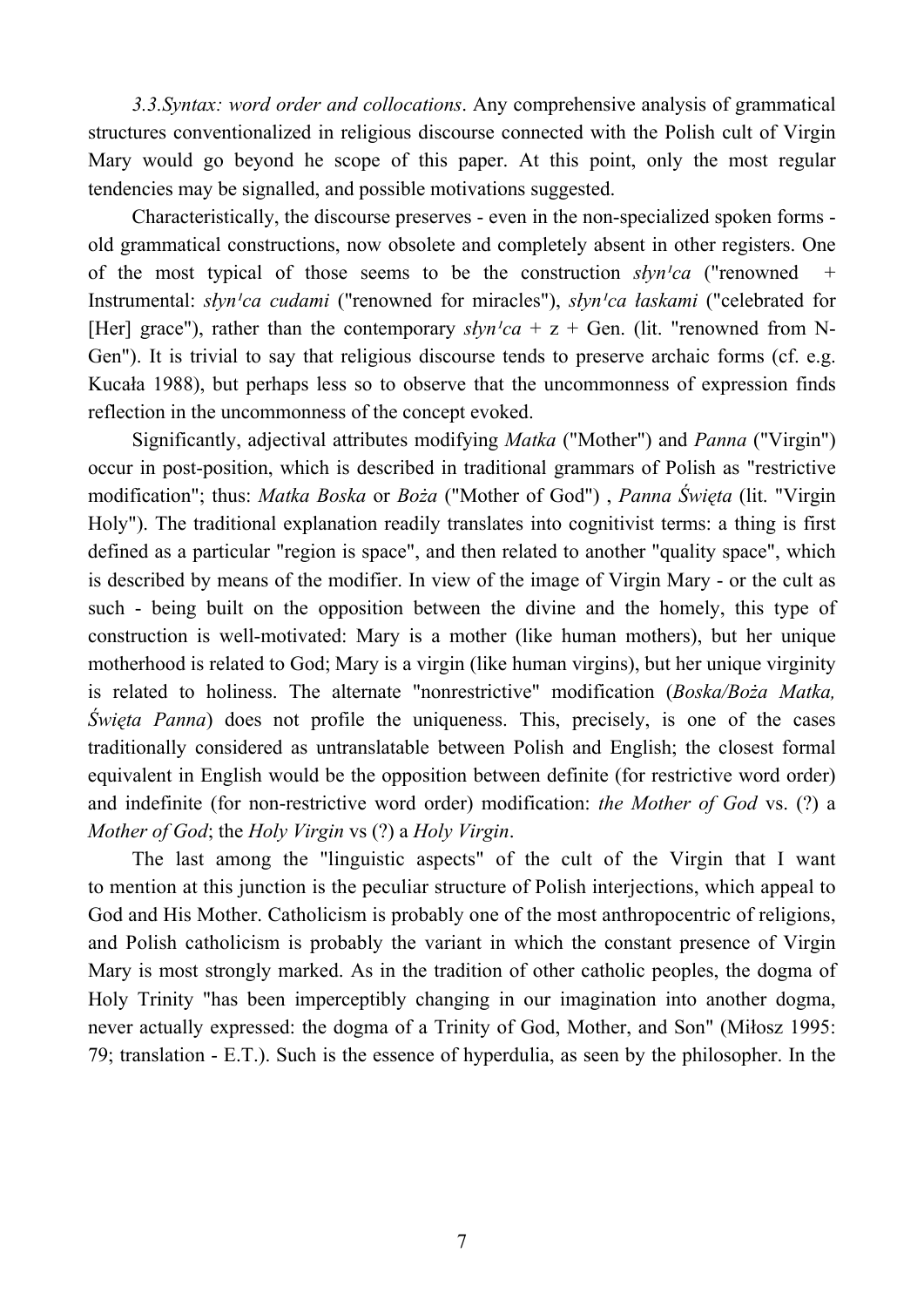mind of a common believer, the transformation might have gone even further: it is not only the deification of the Virgin, but also an imperceptible transformation of the Trinity into a prototype of nuclear human family: Husband, Wife and Mother, and Child. This is why one of the common Polish religious interjections is *Jezus, Maria, Józefie Święty!* ("Jesus, Mary, St.Joseph!"), where the order of names iconically reflects the hierarchy of veneration.

**4. Conclusion.** I hope to have demonstrated that the regular and largely unreflective, i.e. "subliminal", usage of the language reflects the nature of the concept of Virgin Mary as it functions in the Polish folk religious cult. The data - limited as it is - provides evidence for what is the gist of the Whorfian hypothesis, which seems to evoke an image of an osmotic merger of language and conceptualization, rather than a picture of an autonomous language "influencing" (not to say "determining") thought. The unique mixture of human and divine attributes, of the homely and the transcendent, in Virgin Mary's cult is an element of the Polish culture; it is affirmed and reinforced through a peculiar conspiracy of various linguistic means: the choice of words, flexion, derivation, word order.

Not long ago on a window pane in one of the houses in a little town in Silesia an image appeared that the inhabitants of the town took to be an image of Our Lady. Proclaimed to be a miracle, it soon became an object of veneration for the local people. Asked for a rational explanation, chemists explained the apparition as a case of irisation, or iridescence of light caused by ionisation. The people would not listen, and protested when the local priest had the window pane removed. Of course it was not the particular usage of language that was illustrated above that made one of the woman s e e the miraculous apparition. But she did exclaim, in the best Polish tradition of Virgin Mary's cult: *Tu się Mateńka objawiła i tu powinna pozostać!* ("It is here that the very-little-Mother appeared, and it is here that she should stay"; Kortko 1997).